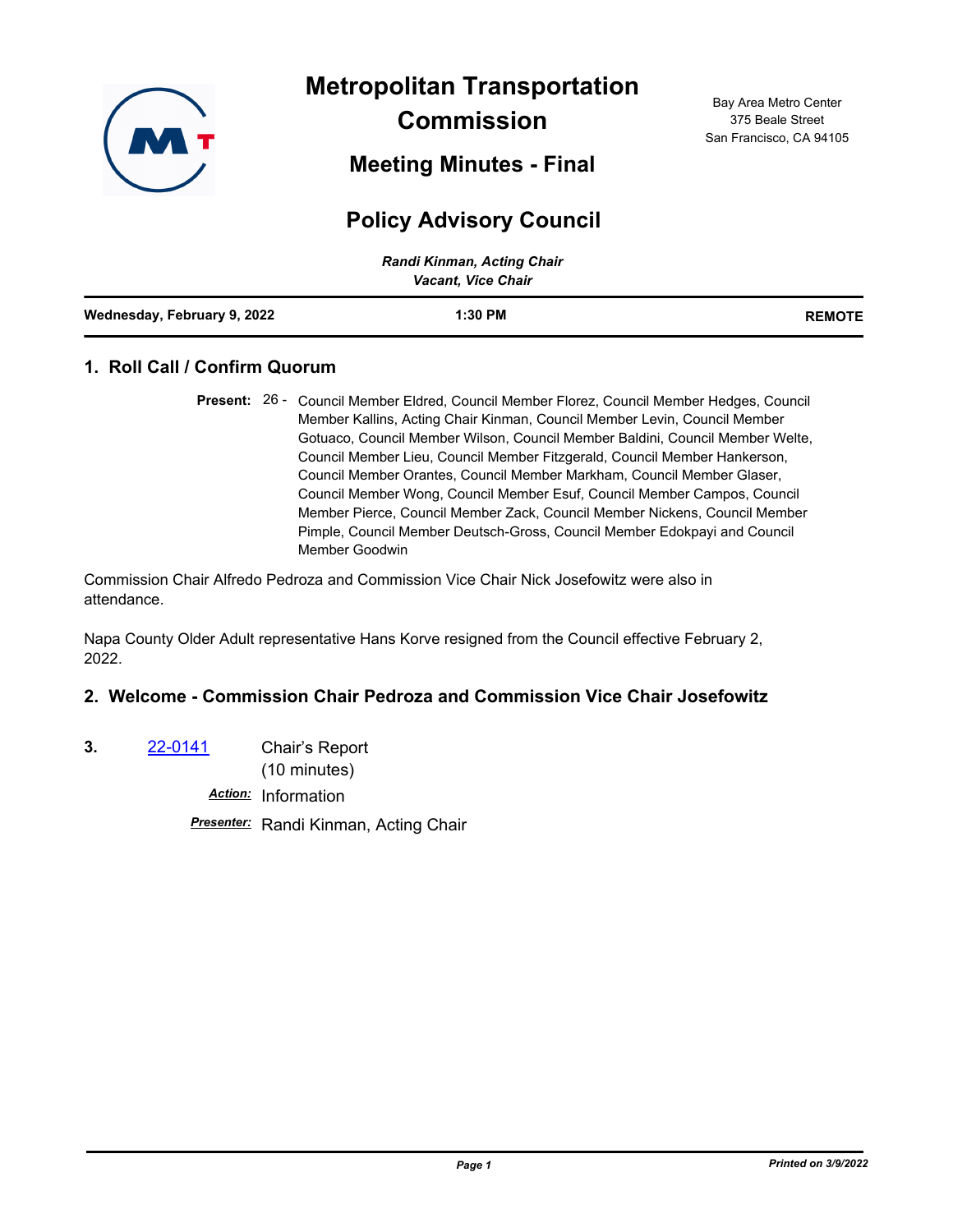**4.** [22-0142](http://mtc.legistar.com/gateway.aspx?m=l&id=/matter.aspx?key=23401) Approval of the December 8, 2021 and January 12, 2022 Meeting Minutes (5 minutes)

*Action:* Approval

*Presenter:* Randi Kinman, Acting Chair

Attachments: 04 Policy Advisory Council Minutes Dec 08 2021 and Jan 12 20 22.pdf

> **Upon the motion by Council Member Florez and second by Council Member Hedges, the December 8, 2021 and January 12, 2022 Meeting Minutes were approved. The motion carried by the following vote:**

- Aye: 24 Council Member Eldred, Council Member Florez, Council Member Hedges, Council Member Kallins, Acting Chair Kinman, Council Member Levin, Council Member Gotuaco, Council Member Wilson, Council Member Baldini, Council Member Lieu, Council Member Fitzgerald, Council Member Hankerson, Council Member Orantes, Council Member Markham, Council Member Glaser, Council Member Wong, Council Member Esuf, Council Member Campos, Council Member Pierce, Council Member Nickens, Council Member Pimple, Council Member Deutsch-Gross, Council Member Edokpayi and Council Member Goodwin
- **Nay:** 1 Council Member Welte

#### **Absent:** 1 - Council Member Zack

Council Member Zack arrived after the approval of the December 8, 2021 and January 12, 2022 Meeting Minutes.

#### **5. Public Comments / Other Business**

**6.** [22-0143](http://mtc.legistar.com/gateway.aspx?m=l&id=/matter.aspx?key=23402) Regional Planning Program (RPP) Overview (10 minutes)

Summary of the RPP Section's work.

*Action:* Information

*Presenter:* Matt Maloney, Section Director, Regional Planning Program

Attachments: 06i Regional Planning Program Overview Summary Sheet.pdf [06ii\\_RPP\\_Overview\\_PowerPoint.pdf](http://mtc.legistar.com/gateway.aspx?M=F&ID=bdd13ee5-f4da-400c-bdc1-d0f643764231.pdf)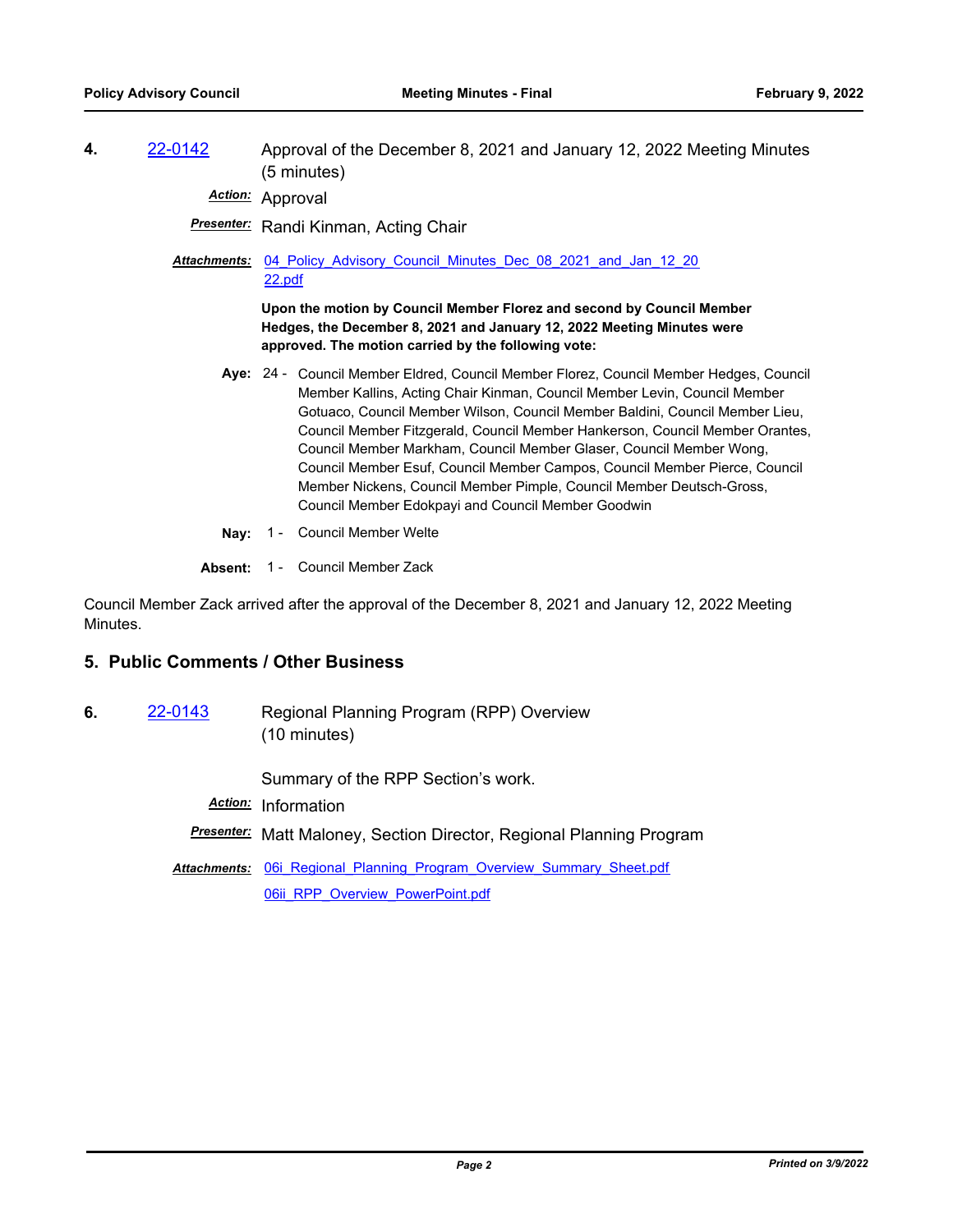# **7.** [22-0144](http://mtc.legistar.com/gateway.aspx?m=l&id=/matter.aspx?key=23403) Active Transportation Plan (40 minutes)

Update on the Regional Active Transportation Plan (AT Plan), including the draft Complete Streets (CS) Policy Update and the draft Active Transportation (AT) Network.

*Action:* Information

*Presenter:* Kara Oberg

**Attachments: 07i Active Transportation Plan.pdf** 07ii Active Transportation Plan PowerPoint.pdf

**8.** [22-0270](http://mtc.legistar.com/gateway.aspx?m=l&id=/matter.aspx?key=23529) Community-Based Transportation Planning Program Evaluation and Draft **Guidelines** (25 minutes)

> Draft results of staff's evaluation of the Community-Based Transportation Planning (CBTP) program and draft guidelines for the upcoming CBTP program cycle.

- *Action:* Information
- *Presenter:* Raleigh McCoy
- Attachments: 08i-PLNG 5ai Community-Based Transportation Planning Program Evaluation and Draft Guidelines Summary Sheet and Attachments \_B&C.pdf 08ii-PLNG 5aii Community-Based Transportation Planning Program Evaluation and Draft Guidelines PowerPoint.pdf
- **9.** [22-0271](http://mtc.legistar.com/gateway.aspx?m=l&id=/matter.aspx?key=23530) Next Generation Bay Area Freeways Study: Exploring Pricing Strategies to Advance Equity, Climate and Mobility Goals (10 minutes)

Soliciting potential interest for participation of two Policy Advisory Council (Council) members on the emerging Advisory Group for the study.

- *Action:* Information
- *Presenter:* Anup Tapase

*Attachments:* [09\\_Next\\_Gen\\_Freeways\\_Study\\_Pricing\\_Strategies.pdf](http://mtc.legistar.com/gateway.aspx?M=F&ID=37541da8-fdac-4c53-a46a-2c2d9363e481.pdf)